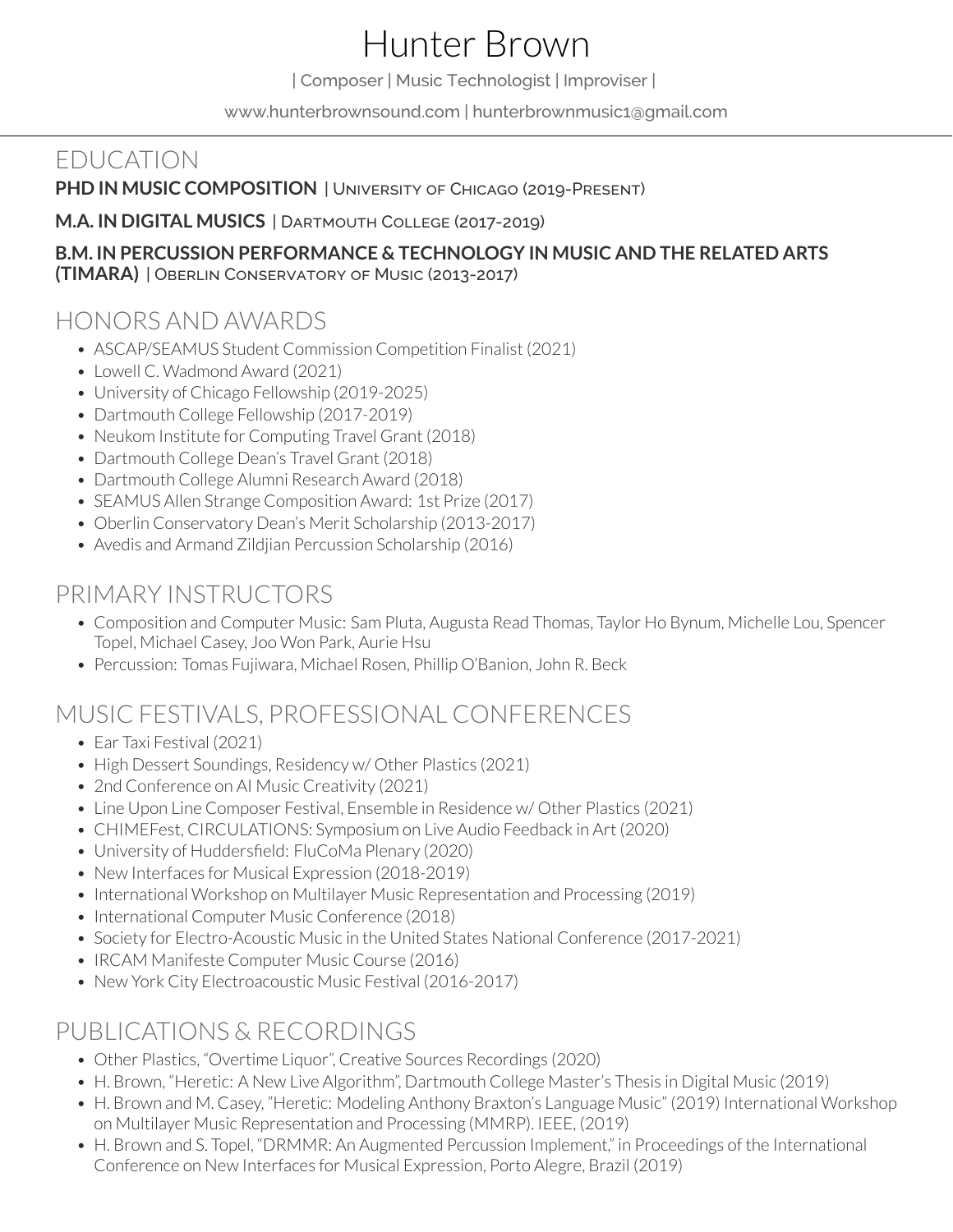# PROFESSIONAL EXPERIENCE

#### **TECHNICAL DIRECTOR** | [Ensemble Dal Niente \(Sept 2021-Present\)](https://www.dalniente.com/)

Responsibilities Include:

- On site technical management (amplification, live audio/video playback, etc)
- Running technology for rehearsals (Live electronics, amplification, recording, live streaming, etc)
- Preparing technical riders for local and out of town performances
- Preparing click tracks or other rehearsal preparation needs

## **LECTURER: ELECTRONIC MUSIC I (MUSI 26618)** | University of Chicago (2020-Present)

Designed the syllabus for and taught an introductory electronic music class at the University of Chicago. Taught the history and aesthetics of electronic music. The students were also taught how to create music using a digital audio workstation, field recorder, and analog synthesizer.

### **RECORDING ENGINEER & VIDEO EDITOR** | University of Chicago (2020-Present)

Responsible for making archival recordings of the Grossman Ensemble's rehearsals, and editing performance videos for the Chicago Center for Contemporary Composition and University of Chicago's Music Department.

## **TEACHING ASSISTANT** | Dartmouth College (2017-2019)

Responsibilities include: Holding office hours, grading assignments, and acting as substitute lecturer during the absence of the primary instructor for the following courses:

- Music 20: Introduction to Music Theory
- Music 21: Melody and Rhythm
- Music 23: Timbre and Form
- Music 26: Flectronic Music Synthesis

#### **ASSISTANT AUDIO ENGINEER** | Marlboro Music Festival (2017-2018)

Responsibilities include: Concert recording, maintaining an archival recording database, and concert hall microphone rigging.

#### **AUDIO ENGINEER** | Oberlin Conservatory Audio Department (2014-2017)

Responsibilities include: Live Mixing, concert recording, sound reinforcement, and studio recording for Oberlin Conservatory concerts and events.

#### **INSTRUCTOR** | Oberlin Conservatory TIMARA Department (2015-2017)

Responsibilities include: teaching electronic music and audio production lessons to entry-level students, assisting with TIMARA department concert productions, and holding electronic music lab hours in which students and community members seek assistance with audio and video production.

# SIGNIFICANT PERFORMANCES AND PRESENTATIONS

- SLOWMUSIC for Carillon and Electronics at Ear Taxi Festival (September 2021)
- Evening length, multi-channel, improvised performance at the Line Upon Line Composer Festival w/ Other Plastics (August 2021)
- Solo performance w/ Heretic at the 2nd Conference on AI Music Creativity (July 2021 [Virtual])
- Midwest Tour w/ Other Plastics (Feb-March 2020)
- East Coast Tour w/ Other Plastics & Daniel Meyer/Rob Cosgrove (June-August 2019)
- Solo performance and artist talk w/ Heretic at International Workshop on Multilayer Music Representation and Processing
- International Computer Music Conference: Daegu, South Korea, Falter/Cleanse (August 2018)
- New Interfaces for Musical Expression: Blacksburg, Virginia, Other Plastics (June 2018)
- IRCAM: Paris, France, Presentation on real-time timbre tracking for vibraphone (June August 2016)

# COMPOSITIONS

- BUNKMUSIC for Sextet & Computer (2021/2022)
- SLOWMUSIC for Carillon & Computer (2021)
- High From Yesterday for Two Improvisers [w/ Other Plastics] (2021)
- AlexaVoiceScramble for Audio/Visual Installation (2021)